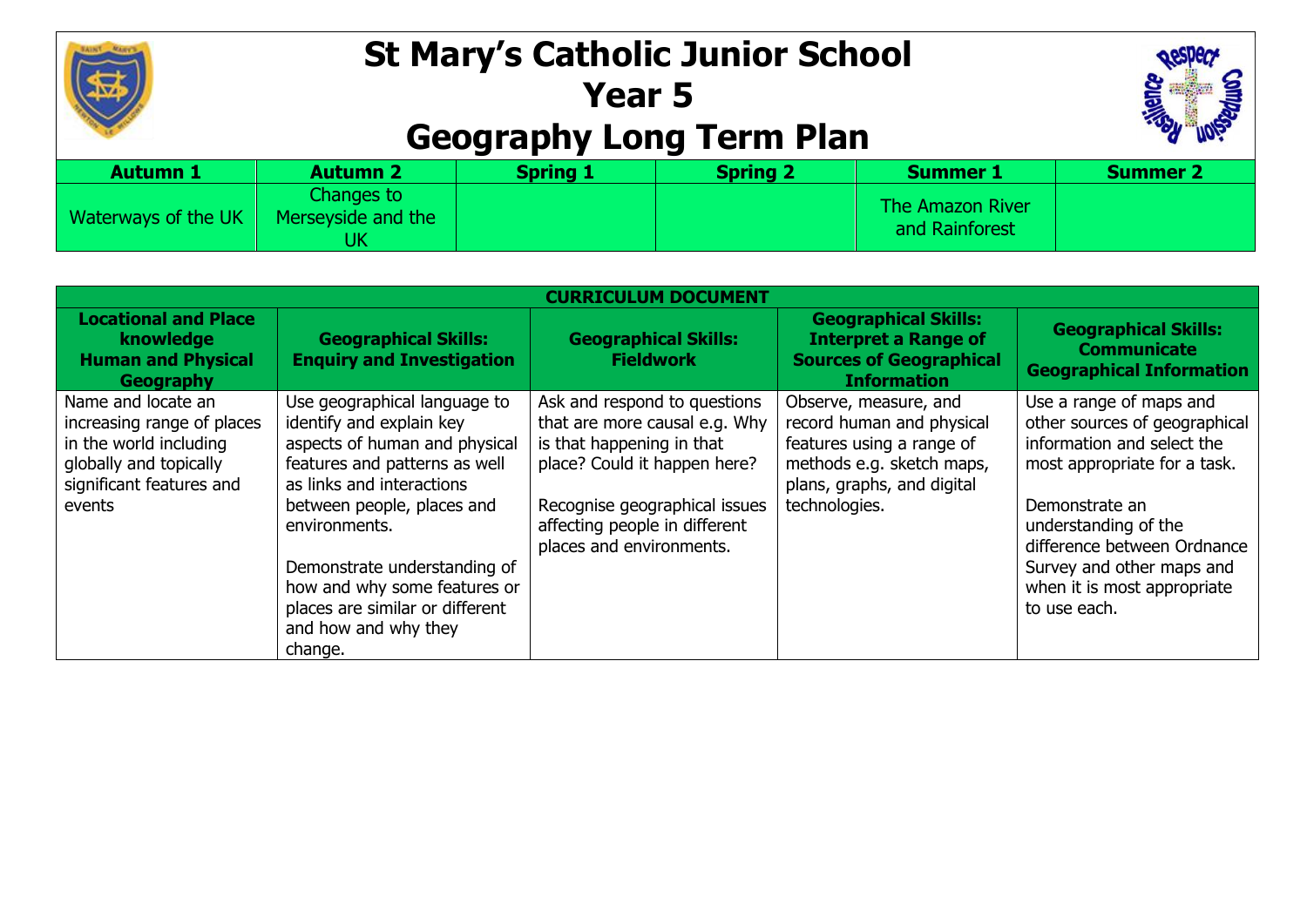| <b>CURRICULUM ENTITLEMENT</b>                        |                                                                                                                                                                                                                                                                                                                                                                                                                                                                                                                                                                                                      |                                                                                                                                                                                                                                                                                                                                                                                                              |                                                                                                                                                                                                                                                                                                                                                                                                                                                                                                                                                                                                                                                                                                                                                                                                                                                                                                                                                 |  |  |
|------------------------------------------------------|------------------------------------------------------------------------------------------------------------------------------------------------------------------------------------------------------------------------------------------------------------------------------------------------------------------------------------------------------------------------------------------------------------------------------------------------------------------------------------------------------------------------------------------------------------------------------------------------------|--------------------------------------------------------------------------------------------------------------------------------------------------------------------------------------------------------------------------------------------------------------------------------------------------------------------------------------------------------------------------------------------------------------|-------------------------------------------------------------------------------------------------------------------------------------------------------------------------------------------------------------------------------------------------------------------------------------------------------------------------------------------------------------------------------------------------------------------------------------------------------------------------------------------------------------------------------------------------------------------------------------------------------------------------------------------------------------------------------------------------------------------------------------------------------------------------------------------------------------------------------------------------------------------------------------------------------------------------------------------------|--|--|
|                                                      | <b>Key Geographical Knowledge</b>                                                                                                                                                                                                                                                                                                                                                                                                                                                                                                                                                                    | <b>Vocabulary</b>                                                                                                                                                                                                                                                                                                                                                                                            | Assessment Criteria - 'Can I? statements'                                                                                                                                                                                                                                                                                                                                                                                                                                                                                                                                                                                                                                                                                                                                                                                                                                                                                                       |  |  |
| <b>Waterways</b><br>of the UK                        | The Water Cycle (retrieval from<br>$\bullet$<br>Y4 Science)<br>One global ocean, divided into<br>$\bullet$<br>five distinct oceans: the Pacific<br>Ocean, the Atlantic Ocean, the<br>Indian Ocean, the Southern<br>Ocean and the Arctic Ocean<br>The UK is surrounded by: The<br>North Sea, The English<br>Channel, The Irish Sea and The<br>Atlantic Ocean.<br>The five longest rivers of the<br>UK: River Severn, River<br>Thames, River Trent, River<br>Great Ouse, River Wye.<br>Rivers local to N-le-W: Mersey,<br>$\bullet$<br>Dee<br>Sankey Canal (retrieval from Y4<br>$\bullet$<br>History) | Agriculture, body of water,<br>boiling, canal, cliff, climate<br>change, coast, coastline,<br>condensation, deposition,<br>downstream, drought, erosion,<br>evaporation, farming, industry,<br>irrigation, lake, melting, mouth,<br>national park, ocean,<br>precipitation, river, sea, sediment,<br>species, storm, stream,<br>sublimation, tide, transpiration,<br>tributary, wave, world heritage<br>site | Can I ask and respond to questions that are more<br>causal e.g. Why is that happening in that place?<br><b>Could it happen here?</b><br>Can I name and locate rivers of the UK?<br>$\bullet$<br>Can I use a range of maps and other sources of<br>geographical information and select the most appropriate<br>for a task?<br>Can I demonstrate an understanding of the difference<br>between Ordnance Survey and other maps and when it is<br>most appropriate to use each?<br>Can I use geographical language to identify and explain key<br>aspects of human and physical features and patterns as<br>well as links and interactions between people, places and<br>environments?<br>Can I demonstrate understanding of how and why some<br>features or places are similar or different and how and why<br>they change?<br>Can I observe, measure, and record human and physical<br>features using a range of methods e.g. sketch maps, plans, |  |  |
| <b>Changes to</b><br><b>Merseyside</b><br>and the UK | United Kingdom is a country<br>that is in the continent of<br>Europe<br>United Kingdom is made up of<br>$\bullet$<br>four smaller countries: England,<br>Wales, Scotland and Northern<br>Ireland.<br>London is the capital city of<br>England and of the UK<br>UK is surrounded by: The North<br>$\bullet$<br>Sea, The English Channel, The<br>Irish Sea and The Atlantic<br>Ocean<br>Newton-le-Willows is in the<br>borough of St Helens in the                                                                                                                                                     | Average, city, commute,<br>continent, country, county, diet,<br>heritage, household, immigration,<br>island, life expectancy, medicine,<br>migrant, migration, ocean,<br>population, rural area sea,<br>transport, trend, urban area                                                                                                                                                                         | graphs, and digital technologies?<br>Can I ask and respond to questions that are more<br>causal e.g. Why is that happening in that place?<br><b>Could it happen here?</b><br>Can I use geographical language to identify and explain key<br>$\bullet$<br>aspects of human and physical features and patterns as<br>well as links and interactions between people, places and<br>environments?<br>Can I demonstrate understanding of how and why some<br>features or places are similar or different and how and why<br>they change?<br>Can I ask and respond to questions that are more causal<br>e.g. Why is that happening in that place? Could it happen<br>here?<br>Can I observe, measure, and record human and physical<br>features using a range of methods e.g. sketch maps, plans,<br>graphs, and digital technologies?                                                                                                                |  |  |